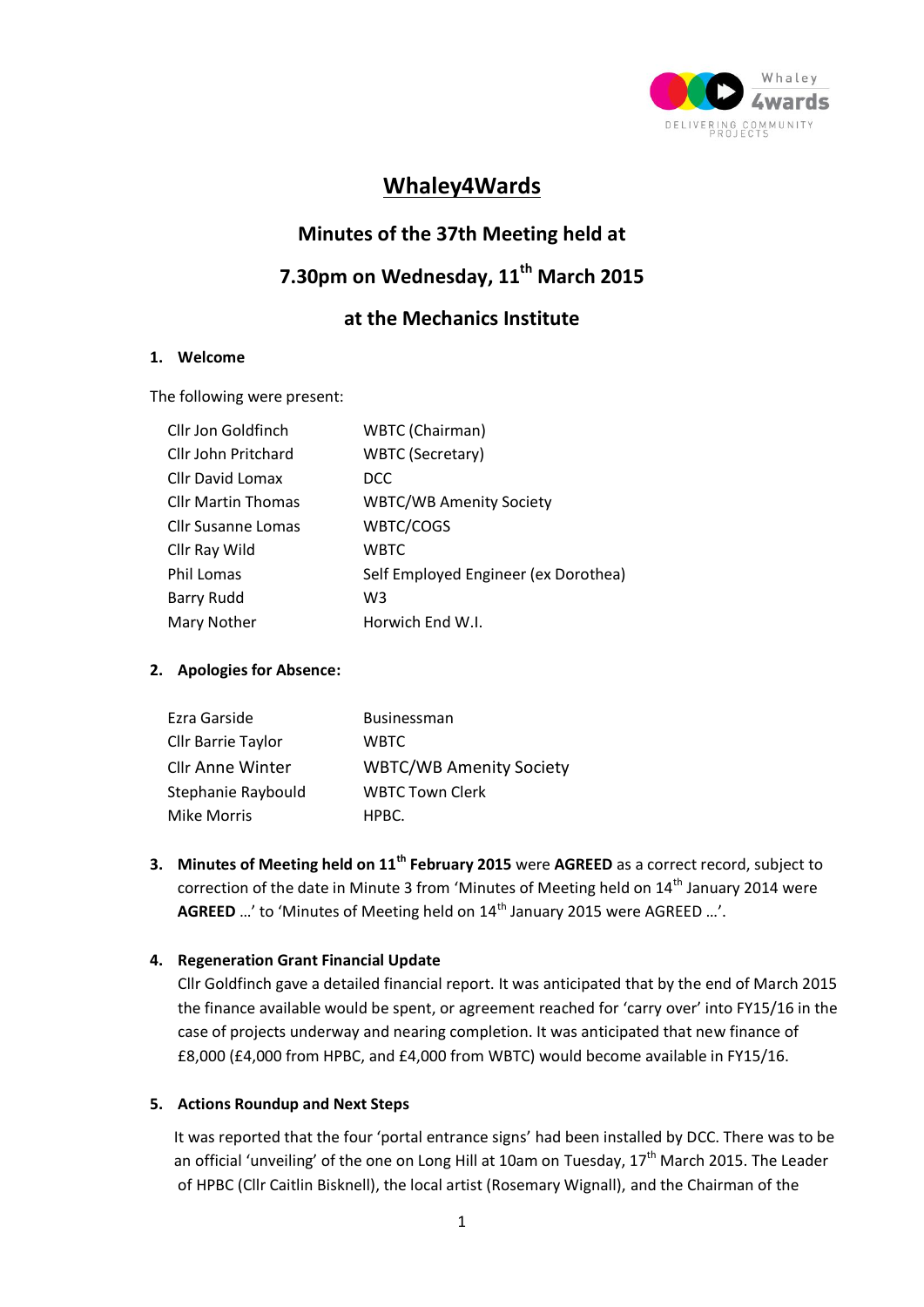

 Town Council (Cllr John Pritchard) would be attending. Phil Lomas reported that he had spoken with Jeremy, and that the cost of a new 'event vinyl' would be £50 (including £25 for cleaning an existing one).

#### **6. Shop front and pavement improvement scheme**

Three applications had been approved in principle by the W4W group and work is underway:

 20 Old Road – new greengrocers store, (subject to Planning Permission being granted. NB The Planning Application was Validated on 20<sup>th</sup> February 2015 so that it would be anticipated the application would be determined no later than  $17<sup>th</sup>$  April 2015, or possibly earlier in view of the generally positive statutory and non-statutory comments that have been received, see:

[http://planning.highpeak.gov.uk/portal/servlets/ApplicationSearchServlet?](http://planning.highpeak.gov.uk/portal/servlets/ApplicationSearchServlet?PKID=183604) [PKID=183604\)](http://planning.highpeak.gov.uk/portal/servlets/ApplicationSearchServlet?PKID=183604)

- 2 Old Road Babka
- 6 Old Road Venus Accounting.

It was reported that the Town Clerk had sent DCC the images of the pavement defects in Market Street, and that she had received a reply from DCC indicating which locations were on the part of the adopted pavement (for which DCC was responsible) and which were on private land. It was the opinion of DCC that the 'defects' on their land did not justify any work at this time.

 Cllr Lomas reported that the eyesore in Wharf Road (an abandoned illuminated advertisement for the former Plants of Whaley Bridge furniture business) detracted from the quality of the street scene experience when viewed from Market Street and should be removed. Cllr Pritchard said that this matter should be raised at the next meeting of the Town Council (on the following day,  $12^{th}$  March).

#### **7. Toddbrook Dam Interpretation Panels**

Cllr Thomas reported that the source document in the Mechanics Institute was unfortunately unusable, but that the Town Clerk had found another (although slightly different) source document, which might prove to be usable. He would liaise with Paul Barton (the graphic designer from Chinley), and put Arien Designs Ltd (a sign manufacturer, see: <http://www.ariensigns.co.uk/>) 'on hold'. It was now hoped to carry out and complete this project during FY 15/16. It was hoped that the existing legs for the panel would be able to be treated 'in situ', and that that point would be covered in the Risk Assessment and Methods Statement that would be required by the Canal & River Trust (CRT). (NB It was **NOTED** that another Interpretation Panel at the Dam is in a dreadful condition, and that CRT is responsible for this Panel.)

#### **8. Other Projects**

**Canal Basin:** Barry Rudd reported that Monica Gillespie (HPBC Arboriculturalist) had agreed that five trees could be felled as this would admit more light to the picnic area around the